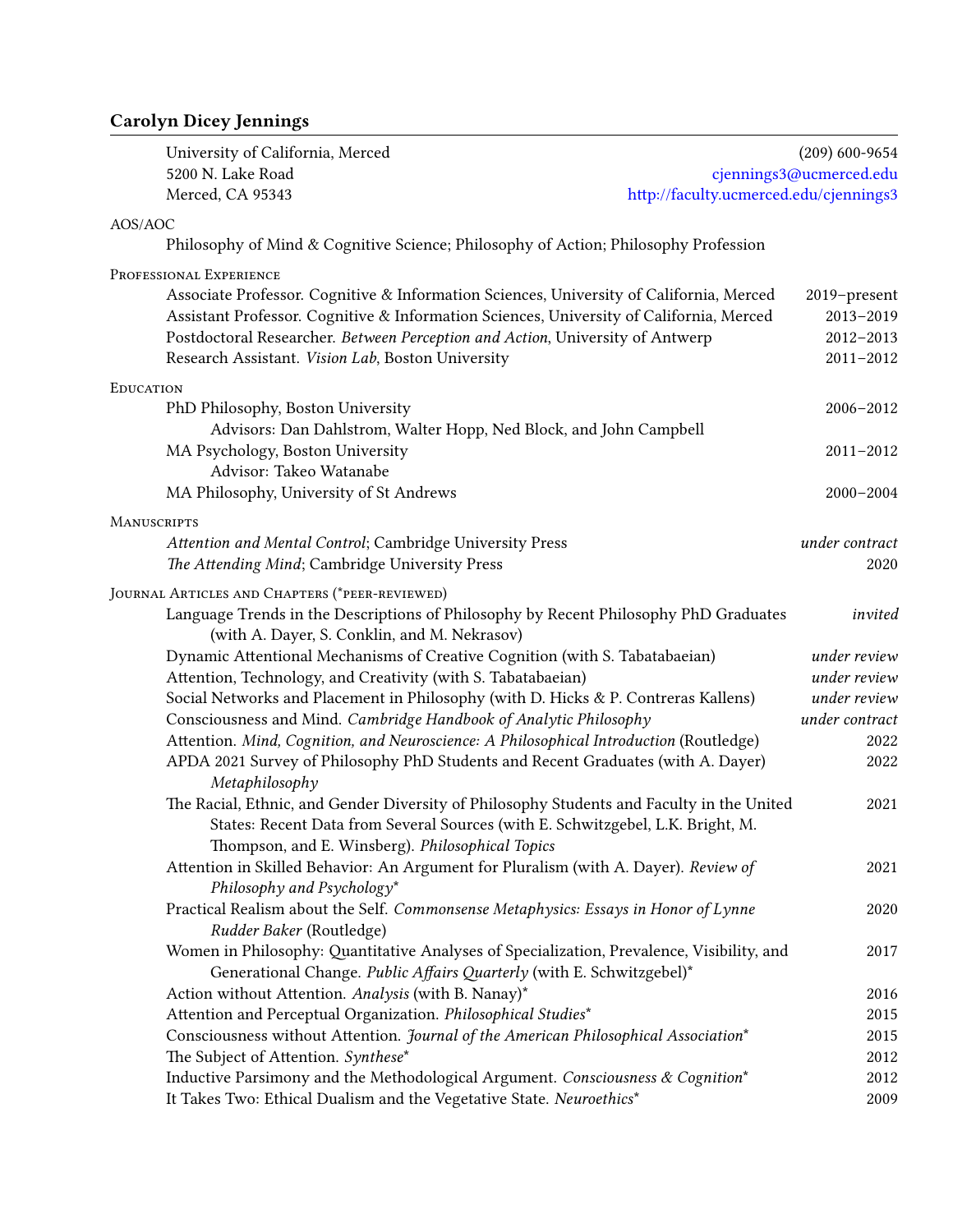| SHORTER PUBLICATIONS (*PEER-REVIEWED)                                                                                                                                         |      |
|-------------------------------------------------------------------------------------------------------------------------------------------------------------------------------|------|
| Introduction. Mind, Cognition, and Neuroscience: A Philosophical Introduction (Routledge)                                                                                     | 2022 |
| Too much attention, too little self? Philosophy & Phenomenological Research (for a book                                                                                       | 2020 |
| symposium on Jonardon Ganeri's Attention, not Self)                                                                                                                           |      |
| Toward a Neurophysiological Foundation for Altered States of Consciousness. Behavioral<br>and Brain Sciences (commentary, with Shadab Tabatabaeian)*                          | 2018 |
| I Attend, Therefore I Am: You Are Only as Strong as Your Powers of Attention, and Other<br>Uncomfortable Truths about the Self. Aeon                                          | 2017 |
| The Standard Theory of Conscious Perception. Proceedings of the Cognitive Science Society*                                                                                    | 2015 |
| Review of Hidden in Plain Sight by Eviatar Zerubavel. Choice Reviews                                                                                                          | 2015 |
| Implicit Association in Mathematics and Science. Proceedings of the Cognitive Science Society<br>(proceedings abstract, with Yuliya Chernykhovskaya and Maryam Tabatabaeian)* | 2015 |
| Review of Attention by Wayne Wu. Notre Dame Philosophical Reviews*                                                                                                            | 2014 |
| Properly Pragmatic: A Response to Corns and Campbell. Consciousness & Cognition                                                                                               | 2012 |
| Review of The Ego Tunnel by Thomas Metzinger. Journal of Consciousness Studies                                                                                                | 2010 |
| Re-thinking the active-passive distinction in attention. Journal of Vision (proceedings abstract,<br>with Takeo Watanabe)*                                                    | 2010 |
| <b>EDITED VOLUMES</b>                                                                                                                                                         |      |
| Mind, Cognition, and Neuroscience: A Philosophical Introduction (with Ben Young; Routledge)                                                                                   | 2022 |
| Proceedings of the 37th Annual Meeting of the Cognitive Science Society. (Edited Conference                                                                                   | 2015 |
| Proceedings, with D. Noelle, R. Dale, A. Warlaumont, J. Yoshimi, T. Matlock, & P. Maglio)                                                                                     |      |
| <b>RESEARCH REPORTS</b>                                                                                                                                                       |      |
| The Diversity and Inclusivity Survey: Final Report. APA Funded Projects                                                                                                       | 2019 |
| The Diversity and Inclusivity Survey for Philosophy PhD Students and Graduates:<br>Preliminary Report. APA Funded Projects                                                    | 2018 |
| Academic Placement Data and Analysis: 2017 Final Report. APA Funded Projects                                                                                                  | 2017 |
| Academic Placement Data and Analysis: 2016 Final Report. APA Funded Projects                                                                                                  | 2016 |
| Academic Placement Data and Analysis: 2015 Report Update. APA Funded Projects                                                                                                 | 2016 |
| Academic Placement Data and Analysis: 2015 Final Report. APA Funded Projects                                                                                                  | 2015 |
| PRESENTATIONS (*INVITED)                                                                                                                                                      |      |
| Does Consciousness Emerge? ASSC, Amsterdam                                                                                                                                    | 2022 |
| Does Consciousness Emerge? SPP/ESPP, Milan                                                                                                                                    |      |
| Attention and Emergence. Workshop on Emergence, University of Sussex*                                                                                                         |      |
| Does Consciousness Emerge? Philosophy Day Keynote, California State University Long Beach*                                                                                    |      |
| The Attending Mind. Faculty Author Series, UC Merced Library*                                                                                                                 |      |
| Attention, Technology, and Creativity. Graduate Center at CUNY*                                                                                                               | 2021 |
| Diversity and Inclusion in Philosophy. London School of Economics Conference Keynote*                                                                                         |      |
| Strategic Automaticity and Attention-Based Control. Society for Philosophy and Psychology                                                                                     |      |
| Panel on Women in Philosophy with Heather Demarest. Colorado Summer Seminar in Philosophy*                                                                                    |      |
| Attention and Epistemic Injustice. Pacific APA, San Francisco (online)*                                                                                                       |      |
| Attention, Technology, and Creativity. Princeton University Workshop on Attention (online)*                                                                                   |      |
| Practical Realism About The Self. Eastern APA (online)                                                                                                                        |      |
| The Attending Mind. MTS Series, UC Merced*                                                                                                                                    | 2020 |
|                                                                                                                                                                               |      |

The Attending Mind. University of Paris (online)\*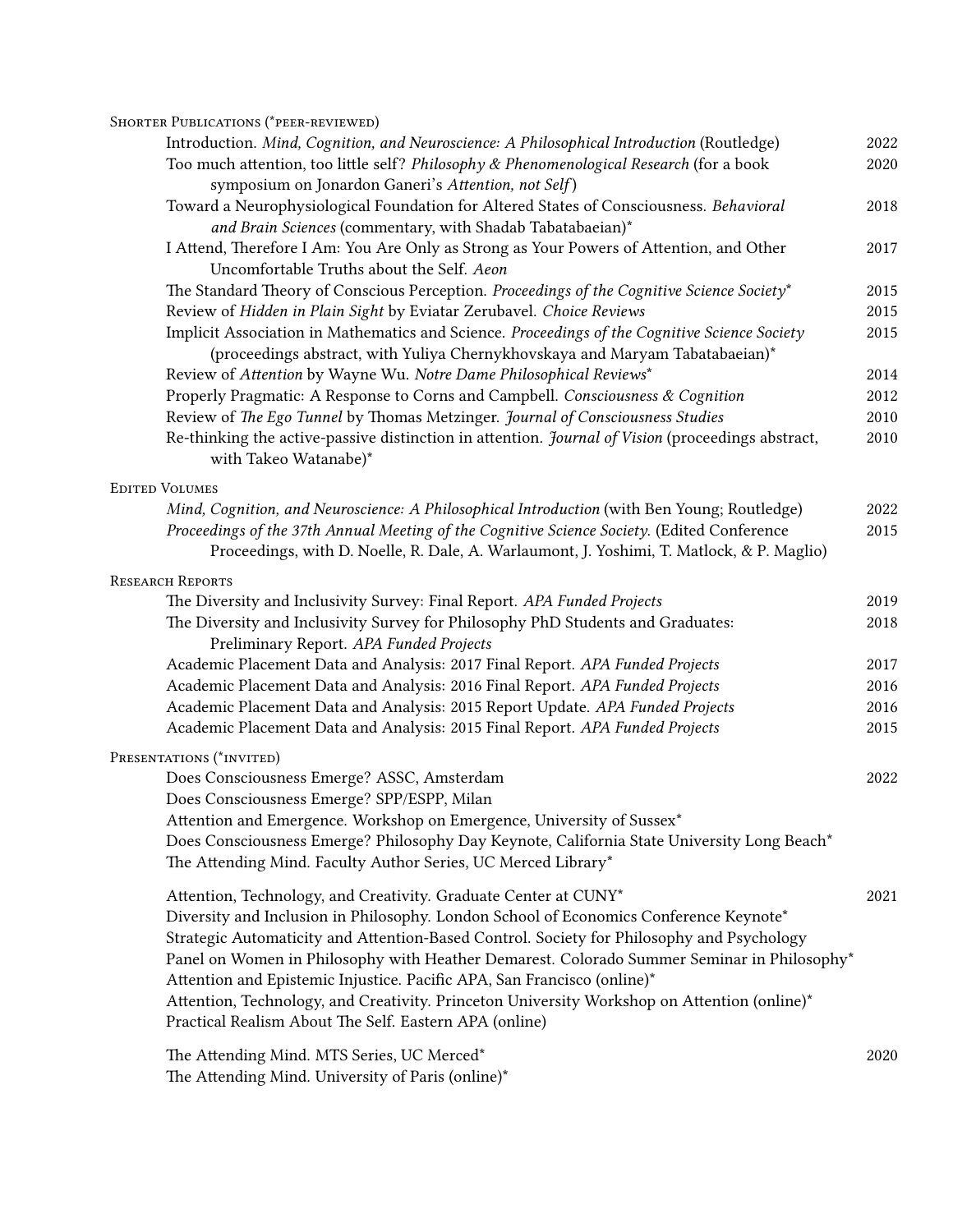| Attention and Mind-Wandering in Skilled Behavior: An Argument for Pluralism. SSPP (online)                                                                                                                                                                                                                                                                                                                                                                                                                                       |      |
|----------------------------------------------------------------------------------------------------------------------------------------------------------------------------------------------------------------------------------------------------------------------------------------------------------------------------------------------------------------------------------------------------------------------------------------------------------------------------------------------------------------------------------|------|
| Attention and Mind-Wandering in Skilled Behavior. Central Valley Philosophical Association<br>From Attention to Self. University of Sydney*<br>Attention and Skilled Behavior. Australian National University*<br>From Attention to Self. Australian National University*<br>From Attention to Self. New York University*<br>How to Increase Diversity in Philosophy Programs. Southern Connecticut State University*<br>From Attention to Self. San Francisco State University*                                                 | 2019 |
| The Metaphysics of Attention. University of California, Davis*<br>Merleau-Ponty on Attention and Space. Horizons of Phenomenology Conference, UC Merced*                                                                                                                                                                                                                                                                                                                                                                         | 2018 |
| Attention, Responsibility, and Control. University of Nevada, Reno*<br>Attention, Responsibility, and Control. Victoria University of Wellington*<br>Agency in the Absence of Attention. European Congress of Analytic Philosophy, Munich<br>Hierarchical Control: Beyond Dual-Process Theory. Monash University*<br>Hierarchical Control: Beyond Dual-Process Theory. LPS, UC Irvine*<br>Issues of Inclusion and Diversity in Hiring Practices. Pacific APA, Seattle*<br>The Puzzle of Skilled Behavior. Eastern APA, Baltimore | 2017 |
| The Puzzle of Skilled Behavior. Philosophy of Science Association Meeting, Atlanta<br>The Puzzle of Skilled Behavior. Agency and Causation Workshop, Ghent University<br>The Puzzle of Skilled Behavior. ASSC, Buenos Aires                                                                                                                                                                                                                                                                                                      | 2016 |
| The Standard Theory of Conscious Perception. Cognitive Science Society Meeting, Pasadena<br>An Empirical Look at Gender and Research Specialization. Hypatia Conference, Philadelphia<br>An Empirical Look at Gender and Research Specialization. MAP, Boston University*<br>Conscious Entrainment. Pacific APA, Vancouver                                                                                                                                                                                                       | 2015 |
| Conscious Entrainment. Northern California Consciousness Meeting, UC Davis*<br>Attention and Perceptual Organization. PhiloSTEM-6, IPFW                                                                                                                                                                                                                                                                                                                                                                                          | 2014 |
| Attention and Perceptual Organization. Philosophy of Psychology Workshop, UC Riverside*<br>Attention and the Problem of Unity. ASSC, San Diego<br>Attention, Action, and Responsibility. Boston University*<br>Attention, Action, and Responsibility. Uehiro Centre for Practical Ethics, Oxford University*                                                                                                                                                                                                                     | 2013 |
| Attention: It's Under Control. Eastern APA, Atlanta<br>Conscious Experience beyond Cognitive Control. Neurocog, Brussels<br>The Standard Theory of Conscious Perception. Perceptual Attention Workshop, Antwerp*<br>The Standard Theory of Conscious Perception. Pacific APA, Seattle<br>Immersion Consciousness. ASSC, Brighton<br>Immersion Consciousness. Interdisciplinary Graduate Conference on Consciousness, Boston*                                                                                                     | 2012 |
| Re-thinking the Active-Passive Distinction in Attention. ASSC, Toronto<br>Re-thinking the Active-Passive Distinction in Attention. Vision Sciences Society, Naples<br>Experiential Richness: Beyond the Grasp of Attention? SPP, Portland<br>Inductive Skepticism and the Methodological Argument. Online Consciousness Conference                                                                                                                                                                                               | 2010 |
| Epistemic Restraint: An Antidote to Zombie Poison. ASSC, Berlin<br>Epistemic Restraint: An Antidote to Zombie Poison. Rocky Mountain Philosophy Conference                                                                                                                                                                                                                                                                                                                                                                       | 2009 |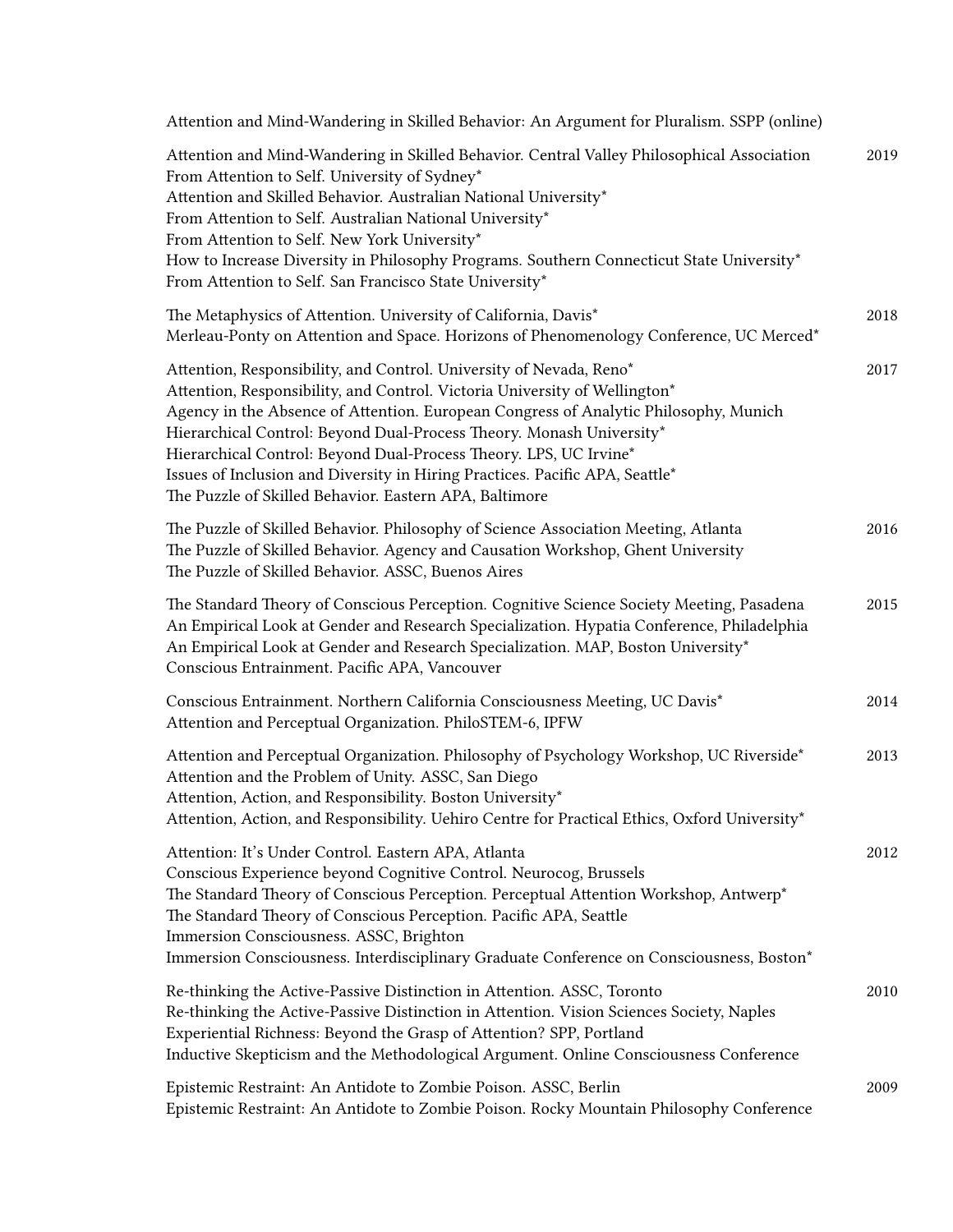Epistemic Restraint: An Antidote to Zombie Poison. Metaphysics of Mind Graduate Conference

What the Gist? A Case Study in Perception and Attention. ASSC, Taipei 2008

Teaching at UC Merced (\*multiple times)

| Undergraduate            | Graduate                                |
|--------------------------|-----------------------------------------|
| Attention                | Attention                               |
| Consciousness*           | Consciousness                           |
| Critical Reasoning*      | <b>Foundations of Cognitive Science</b> |
| Experimental Philosophy* | <b>Mental Causation</b>                 |
| Free Will*               | Mind, Technology, and Society*          |
| Philosophy of Mind*      |                                         |

## Advising

| Adam Holm (co-advisor, master's program)                                                                                                                                                                                                                                                                                                       | 2021-present  |
|------------------------------------------------------------------------------------------------------------------------------------------------------------------------------------------------------------------------------------------------------------------------------------------------------------------------------------------------|---------------|
| Ayonna Jones (advisor, master's program)                                                                                                                                                                                                                                                                                                       | 2021-present  |
| Aramis Munoz-Valverde (co-advisor, PhD program)                                                                                                                                                                                                                                                                                                | 2020-present  |
| Joshua Clingo (advisor, PhD program)                                                                                                                                                                                                                                                                                                           | 2020-present  |
| Alex Dayer (primary advisor, PhD program)                                                                                                                                                                                                                                                                                                      | 2018-present  |
| Shadab Tabatabaeian (advisor, master's program; co-advisor, PhD program)                                                                                                                                                                                                                                                                       | 2016-present  |
| Morgan Fleming (advisor, PhD program)                                                                                                                                                                                                                                                                                                          | 2014-2020     |
| Sam Spevack (advisor, PhD program)                                                                                                                                                                                                                                                                                                             | 2014-2019     |
| Yuliya Chernykhovskaya (primary advisor; transferred to Columbia University)                                                                                                                                                                                                                                                                   | 2014-2015     |
| <b>SERVICE</b>                                                                                                                                                                                                                                                                                                                                 |               |
| Profession                                                                                                                                                                                                                                                                                                                                     |               |
| Member at Large, Executive Committee of Pacific APA                                                                                                                                                                                                                                                                                            | 2022-present  |
| Member of the APA Data Task Force                                                                                                                                                                                                                                                                                                              | 2016-present  |
| Academic Placement Data and Analysis (placementdata.com)                                                                                                                                                                                                                                                                                       | 2011-present  |
| Ad Hoc Reviewer for Australasian Journal of Philosophy, Blackwell, Cognitive<br>Science, Ergo, Journal of Philosophy, Mind, Philosophical Psychology, Philosophical<br>Studies, Philosophical Transactions of the Royal Society B, Philosophy of Science,<br>Society for Philosophy and Psychology, Synthese, Teaching Philosophy, and Thought | 2010-present  |
| Review Panelist for the National Endowment of the Humanities                                                                                                                                                                                                                                                                                   | 2017          |
| Member of the APA Committee on Academic Career Opportunities and Placement                                                                                                                                                                                                                                                                     | 2016-2017     |
| Member of the APA Committee on Non-Academic Placement                                                                                                                                                                                                                                                                                          | $2015 - 2016$ |
| University                                                                                                                                                                                                                                                                                                                                     |               |
| Committee on Academic Planning and Resource Allocation                                                                                                                                                                                                                                                                                         | 2022-present  |
| Undergraduate Council of UC Merced Senate                                                                                                                                                                                                                                                                                                      | 2022          |